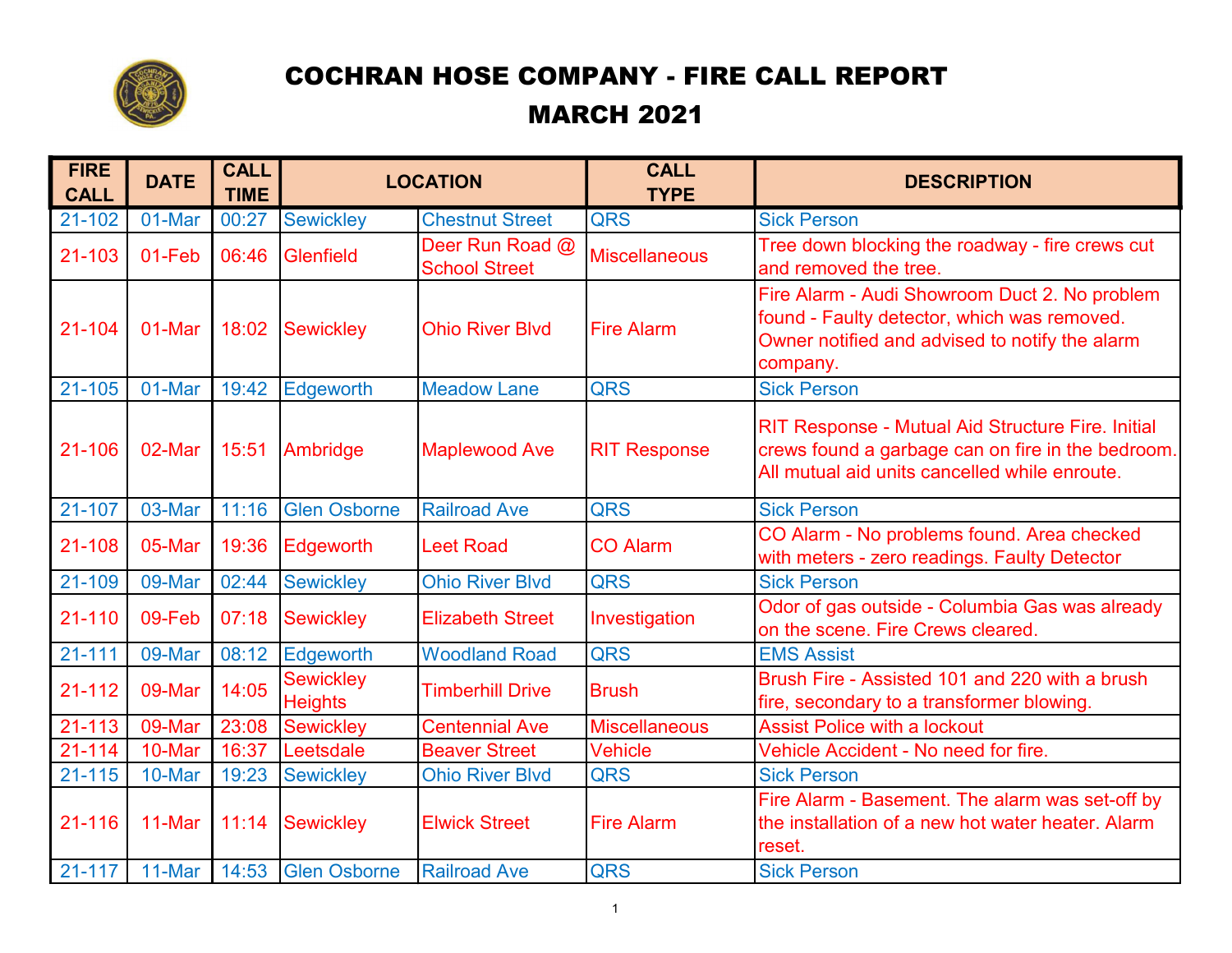| 21-118     | 11-Mar | 15:52 | <b>Sewickley</b>     | <b>Ferry Street</b>                         | <b>Brush</b>        | Outside Fire - Resident burning leaves and paper<br>in the backyard. Crews used a water can to finish<br>extinguishment.                                                                                                                                                                                                              |
|------------|--------|-------|----------------------|---------------------------------------------|---------------------|---------------------------------------------------------------------------------------------------------------------------------------------------------------------------------------------------------------------------------------------------------------------------------------------------------------------------------------|
| 21-119     | 13-Mar | 19:23 | <b>Sewickley</b>     | <b>Grant Street</b>                         | <b>QRS</b>          | <b>Sick Person</b>                                                                                                                                                                                                                                                                                                                    |
| 21-120     | 14-Mar | 15:59 | <b>Avalon</b>        | S. Home Ave                                 | <b>Fire Alarm</b>   | Fire Alarm - Problem with the system                                                                                                                                                                                                                                                                                                  |
| $21 - 121$ | 14-Mar | 16:38 | <b>Sewickley</b>     | <b>Beaver Street</b>                        | <b>QRS</b>          | <b>Sick Person</b>                                                                                                                                                                                                                                                                                                                    |
| $21 - 122$ | 16-Mar | 09:58 | <b>Sewickley</b>     | <b>Centennial Ave</b>                       | <b>Gas Leak</b>     | <b>Investigation - Natural Gas Line Punctured -</b><br>leaking in the rear of the residence. Columbia Gas<br>on the scene.                                                                                                                                                                                                            |
| 21-123     | 16-Mar | 15:05 | <b>Glen Osborne</b>  | <b>Railroad Ave</b>                         | <b>QRS</b>          | <b>Sick Person</b>                                                                                                                                                                                                                                                                                                                    |
| 21-124     | 18-Mar | 14:25 | <b>Leet Township</b> | <b>Beach Street</b>                         | <b>QRS</b>          | <b>DISPATCH MISTAKE</b>                                                                                                                                                                                                                                                                                                               |
| 21-125     | 18-Mar | 14:58 | Edgeworth            | <b>Irwin Drive</b>                          | <b>Fire Alarm</b>   | Fire Alarm - First Floor. Cancelled prior to going<br>enroute.                                                                                                                                                                                                                                                                        |
| 21-126     | 18-Mar | 16:04 | <b>Sewickley</b>     | <b>Walnut Street</b>                        | Investigation       | Water in the basement of several business's on<br><b>Walnut Street and Beaver Street. Amount varied</b><br>from 3-6'+ - some deep-enough to create an<br>electrical hazard. Borough and Sewer Department<br>notified and brought in equipment to assist with<br>opening the sewer pipes on Walnut Street to<br>alleviate the problem. |
| 21-127     | 19-Mar | 21:54 | <b>Sewickley</b>     | <b>Grant Street</b>                         | <b>QRS</b>          | <b>Sick Person</b>                                                                                                                                                                                                                                                                                                                    |
| 21-128     | 20-Mar | 21:41 | <b>Sewickley</b>     | <b>Ohio River Blvd</b>                      | <b>Structure</b>    | Reported Structure Fire. Crews found a number of<br>fire extinguishers and possible smoke bombs had<br>been discharged, secondary to a domestic. No fire<br>crews ventilated the structure.                                                                                                                                           |
| 21-129     | 22-Mar | 16:12 | <b>Sewickley</b>     | <b>Centennial Ave</b>                       | <b>QRS</b>          | <b>Sick Person</b>                                                                                                                                                                                                                                                                                                                    |
| 21-130     | 22-Mar | 19:49 | <b>Moon Township</b> | McClaren Road @<br><b>Resurrection Road</b> | <b>Brush</b>        | Brush Fire - Assisted with fire suppression and<br>water shuttle.                                                                                                                                                                                                                                                                     |
| 21-131     | 22-Mar | 18:52 | <b>Harmony Twp</b>   | <b>Valley Road</b>                          | <b>RIT Response</b> | RIT Response for a working residential structure<br>fire with fire through the roof.                                                                                                                                                                                                                                                  |
| 21-132     | 23-Mar | 12:44 | <b>Sewickley</b>     | <b>Harbaugh Street</b>                      | <b>Fire Alarm</b>   | The school was running a test of the alarm<br>system. All fire units cancelled.                                                                                                                                                                                                                                                       |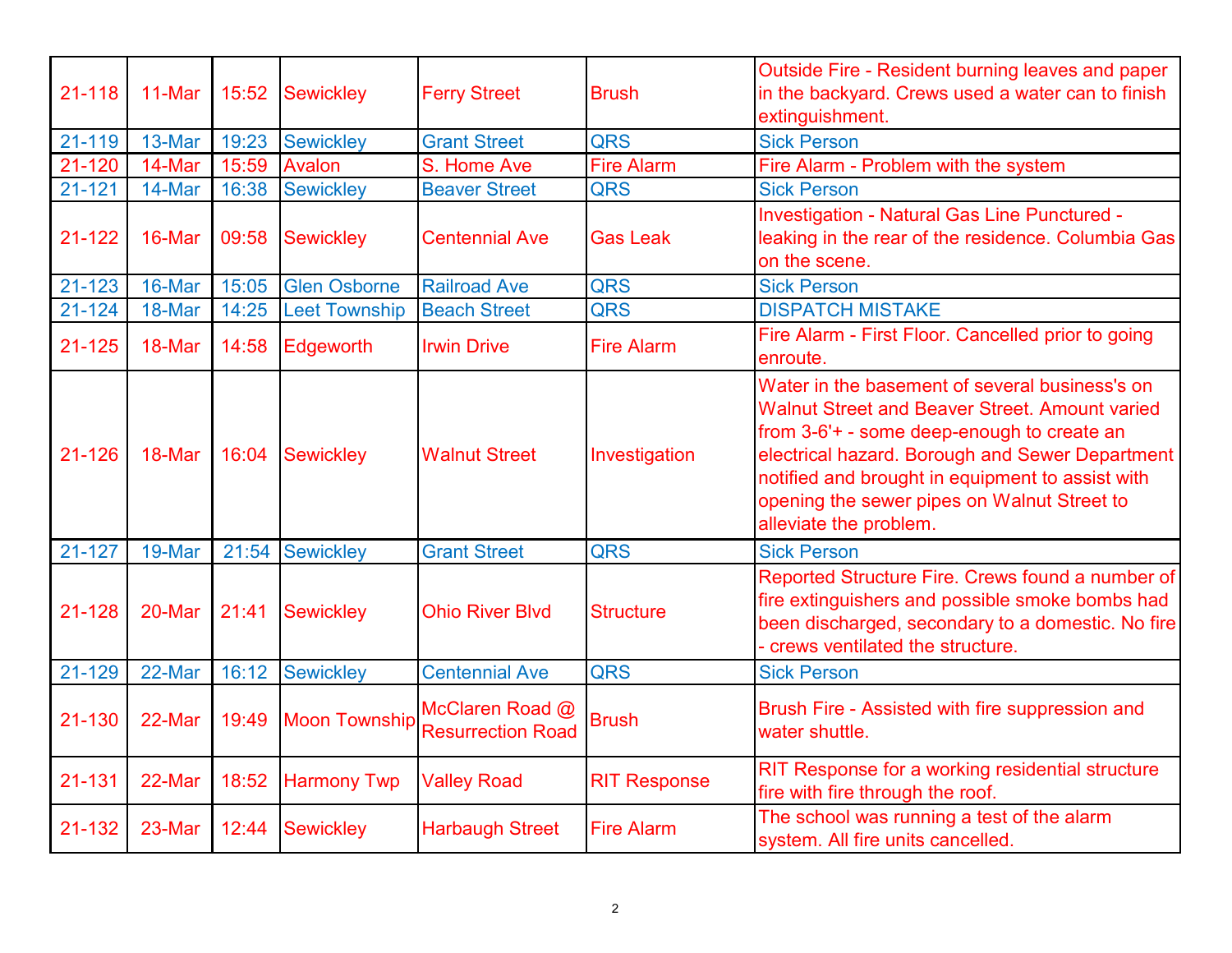| 21-133 | 23-Mar | 12:54 | <b>Sewickley</b>                                 | Ohio River Blvd @<br><b>Chestnut Street</b> | Vehicle           | <b>Vehicle Accident - No Injuries</b>                                                                                                                                                          |
|--------|--------|-------|--------------------------------------------------|---------------------------------------------|-------------------|------------------------------------------------------------------------------------------------------------------------------------------------------------------------------------------------|
| 21-134 | 24-Mar | 12:50 | <b>Moon Township</b>                             | <b>Sewickley Bridge</b><br>(Moon Side)      | <b>Vehicle</b>    | Vehicle Accident - 4 vehicles. No Injuries. minor<br>containment.                                                                                                                              |
| 21-135 | 24-Mar | 18:25 | <b>Glen Osborne</b>                              | <b>Railroad Ave</b>                         | <b>QRS</b>        | <b>Sick Person</b>                                                                                                                                                                             |
| 21-136 | 25-Mar | 07:16 | Edgeworth                                        | <b>Church Lane</b>                          | <b>Fire Alarm</b> | Fire Alarm - Second Floor Smoke Detector. Crews<br>cancelled before going enroute - contractors set<br>off the alarm by accident. No problem.                                                  |
| 21-137 | 26-Mar | 06:19 | Edgeworth                                        | <b>Edgeworth Lane</b>                       | <b>Fire Alarm</b> | Fire Alarm - Basement Smoke Detector, The<br>alarm was caused by on-going construction in the<br>residence. 2 active smoke detectors were found<br>laying on the back porch covered with dust. |
| 21-138 | 27-Mar | 06:36 | <b>Sewickley</b>                                 | <b>Chadwick Street</b>                      | <b>Wires Down</b> | Utility pole cracked in half and is laying in the<br>street with wires also down. Debris removed from<br>the roadway. Scene turned over to Duquesne<br>Light.                                  |
| 21-139 | 27-Mar | 10:35 | <b>Leet Twp</b>                                  | <b>Ambridge Ave</b>                         | <b>QRS</b>        | Dispatch Error for QRS. 258 Chief cleared 258<br>and advised County to dispatch 309 Squad.                                                                                                     |
| 21-140 | 28-Mar | 12:13 | <b>Haysville</b>                                 | <b>Ohio River Blvd</b>                      | <b>Tree Down</b>  | Tree Down blocking the roadway - The Crew from<br>the Rescue cut-up the tree and removed it from<br>the roadway.                                                                               |
| 21-141 | 28-Mar | 15:36 | Edgeworth                                        | <b>Irwin Drive</b>                          | <b>Fire Alarm</b> | Fire Alarm - Burnt Food. Area self-ventilated.                                                                                                                                                 |
| 21-142 | 29-Mar | 00:23 | <b>Leet Twp</b>                                  | <b>Kenney Drive</b>                         | <b>Structure</b>  | Structure Fire - Reported ceiling fan on fire in the<br>bathroom, Fire out upon arrival. Crews checked<br>for extension.                                                                       |
| 21-143 | 29-Mar | 06:37 | <b>Sewickley</b>                                 | Ohio River Blvd @<br><b>Broad Street</b>    | <b>Vehicle</b>    | Vehicle Accident - Two vehicle with rollover. No<br>entrapment. Rescue crews mitigated hazards and<br><b>EMS treated one driver.</b>                                                           |
| 21-144 | 29-Mar | 12:51 | Glen Osborne,<br>Haysville &<br><b>Glenfield</b> | <b>Ohio River Blvd</b>                      | <b>Brush</b>      | Multiple Brush fires on the hillsides beside the<br>railroad track, between Glen Osborne and<br>Glenfield. Stations: 258 - 101 - 220 - 148 - 790                                               |